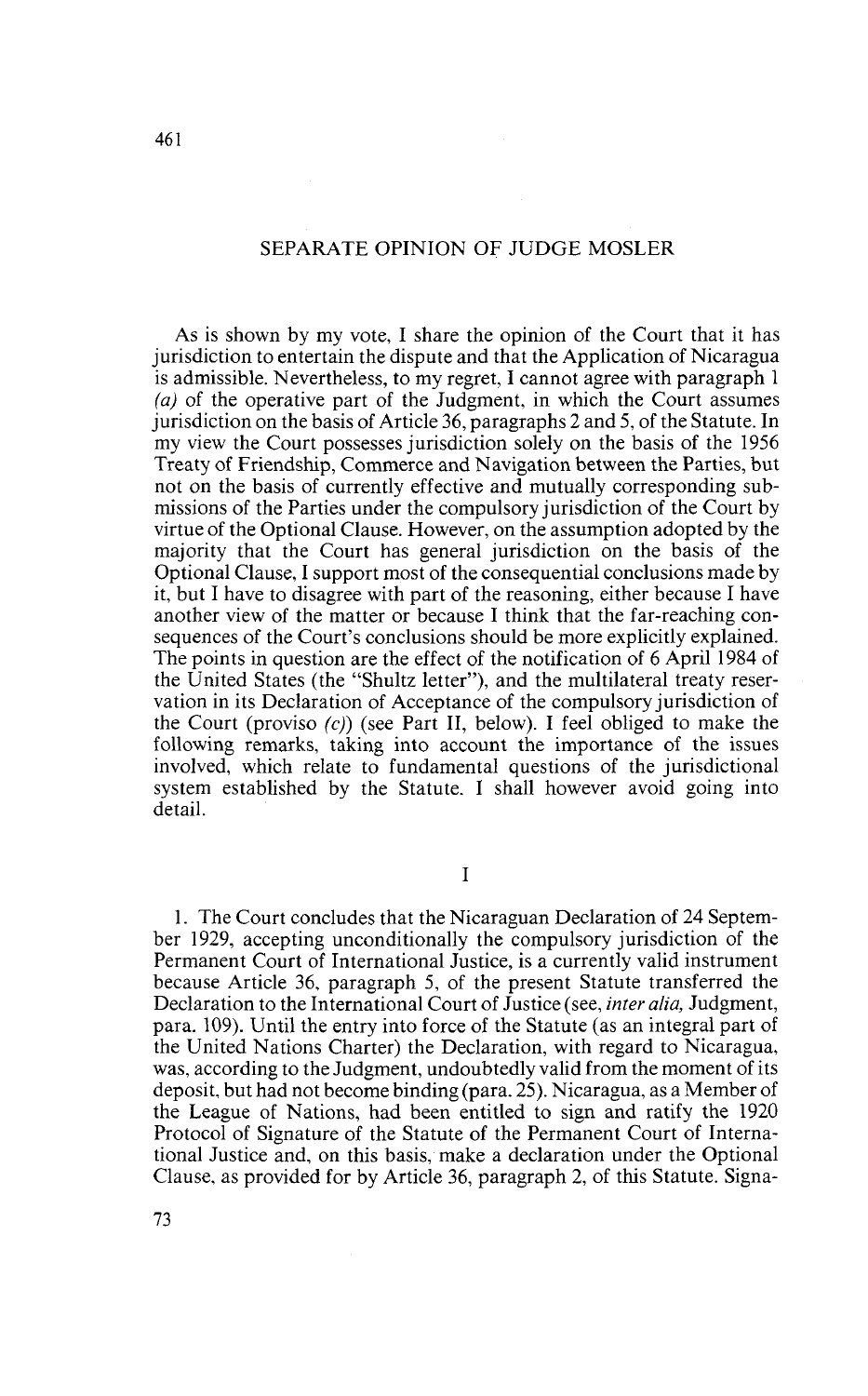tures of the Protocol were subject to ratification ; declarations were not. While, according to the logical order, declarations followed ratifications of the Protocol on which they depended, Nicaragua in fact made its Declaration first. Constitutional procedures in Nicaragua to ratify the Protocol took place in 1934-1935, but the instrument of ratification, although announced by the telegram of 29 November 1939 to the Secretary-General of the League of Nations, was never received in Geneva (paras. 15-16). These facts are uncontested, but the legal construction given to them in the Judgment is, in my view, unclear, and susceptible of inducing errors. The Declaration of 1929 was a legal instrument, the effect of which depended on a condition precedent, namely the deposit of the instrument of ratification of the Protocol of 1920. So long as this act had not been performed the Declaration remained without legal effect. To qualify it as certainly valid, but not binding, seems to me a misconstruction of a legal act which was subject to a suspensive condition. Moreover, the use of this terminology may indicate that the "certainly valid" declaration has an intrinsic validity which has only to be completed by ratification in order to become binding. A potentially effective act however only acquires its validity if and when the condition is met. If the interpretation given in the Judgment is correct, the Declaration of Nicaragua would not have been wholly inoperative in 1945 - as in fact it was - but would have been a valid act which might be taken into account when the new Statute had to solve the problem of transferring old declarations to the new Court. The construction and the terminology regarding the Declaration of 1929 thus prepare the way for an interpretation of Article 36, paragraph 5, which 1 am unable to accept.

2. Article 36, paragraph 5 (the text of which is reproduced in para. 14 of the Judgment), effected, in the interpretation of the Judgment, the transfer of the declaration to the present Court. The consent thereto had been given by Nicaragua

"which, having been represented at the San Francisco Conference, signed and ratified the Charter and thereby accepted the Statute in which Article 36, paragraph 5, appears".

The effect attributed to paragraph 5 is open to doubt. The conduct of Nicaragua, in so far as it plays a role in this connection, will be taken up later (para. 3, below).

The Statute of the International Court of Justice seeks to guarantee, as far as possible, continuity between the Permanent Court and the International Court of Justice, thus avoiding undesirable consequences resulting from a legal discontinuity between the old and the new Court. In particular, paragraph 5 was inserted in Article 36 in order to transfer the acceptances of the compulsory jurisdiction of the Permanent Court, according to their terms, to the jurisdiction of the International Court of Justice.

According to the Judgment, paragraph 5 refers not only to declarations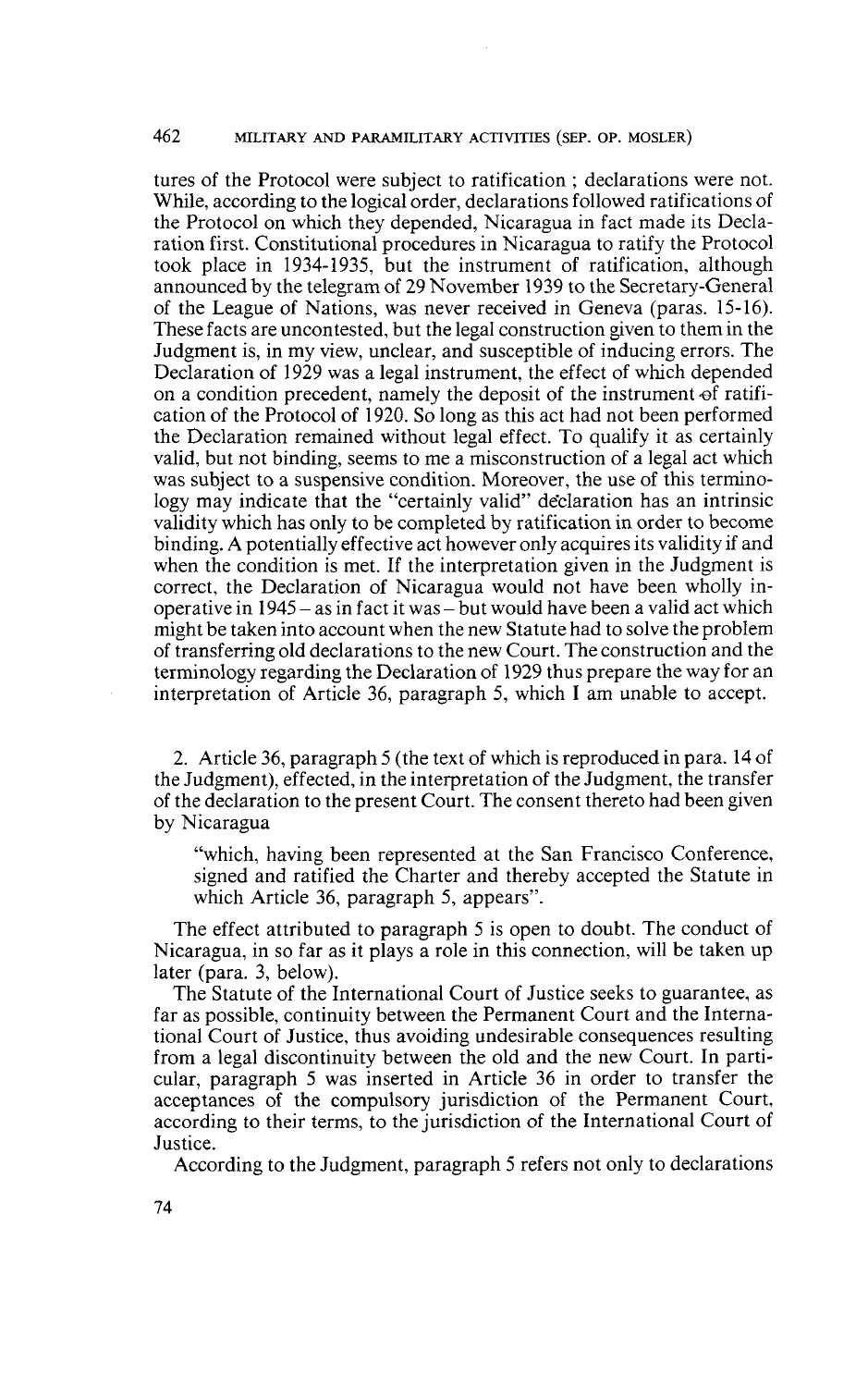operative at the time of the entry into force of the Statute for the declarant State, but also to a declaration still valid though not binding (para. 37). It finds support for this interpretation in the French version, which attributes the transferring effect to the declarations "faites en application de l'article 36 du Statut de la Cour permanente de Justice internationale pour une durée qui n'est pas encore expirée". The English text, which refers to "Declarations made under Article 36 of the Statute of the Permanent Court of International Justice and which are still in force", cannot, according to the Judgment, be reconciled with the French text by accepting the proposition that both versions refer to binding declarations (para. 30). The preference given to the French version has been justified by recourse to the preparatory work of the Statute. It is true that the French delegation at San Francisco succeeded in replacing the original term "encore en vigueur", which corresponded to the English words "still in force", with the present French text. For two reasons 1 am not able to share the conclusion of the Judgment in disregarding the English text in favour of the French text interpreted in the light of the preparatory work : first, according to general principles of interpretation, as codified in the Vienna Convention on the Law of Treaties (Arts. 31 to 33), a text authenticated in several languages is equally authoritative in each language. Only if the texts cannot be reconciled are supplementary means of interpretation, such as recourse to the preparatory work, permitted. 1 do not see any difficulty in finding the same meaning in both texts : a declaration which has been made for a duration which has not yet expired (French text) must have been in force (English text). The Judgment is certainly right in saying that to interpret the French wording as referring also to declarations not effective in respect of the Permanent Court, but made for a period which would not yet have expired if the declaration had been effective, would contradict the English text. Apart from this reason, which seems to me in itself sufficient, 1 have been unable to find conclusive evidence in the preparatory work that the change from the original French text to the final version was made in order to include declarations not in force. On the contrary, the French delegation declared explicitly that no change of substance was intended *(UNCZO*  doc., Vol. XIII, pp. 282-284). There could be several reasons which motivated the French delegation to ask for the change in the text without affecting the English wording. 1 refrain from speculating as to which possibility may be the right one. 1 find no indication that the meaning attributed by the Judgment to the French text was also intended by the French delegation.

My conclusion is therefore that the text of paragraph 5, without leaving the meaning ambiguous or obscure (see Art. 32 of the Vienna Convention), related to declarations being effective, according to their terms, at the critical date. Consequently, the Nicaraguan Declaration of 1929 was not affected by paragraph 5.

3. The Court has also found

"that the constant acquiescence of Nicaragua in affirmations, to be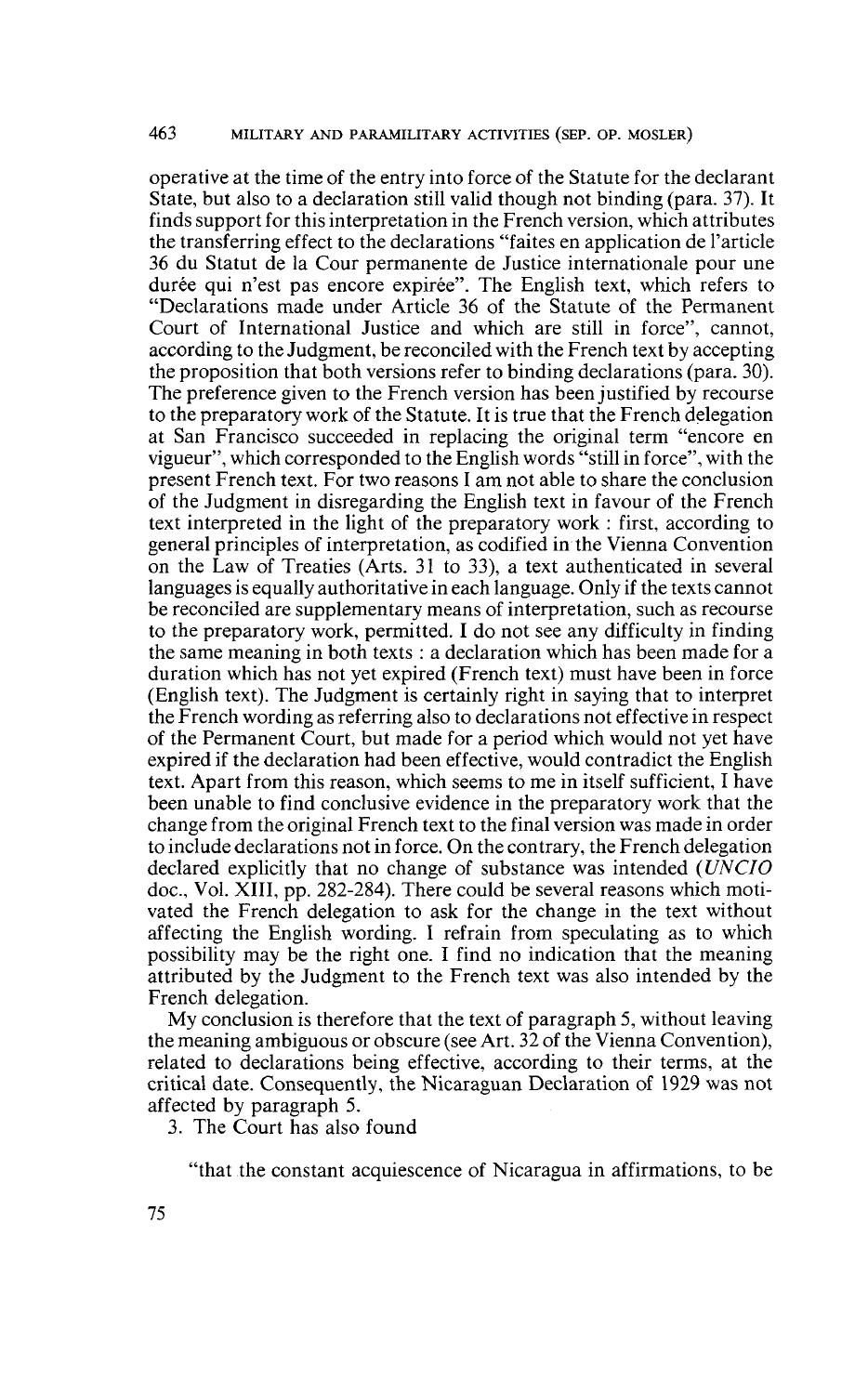found in United Nations and other publications, of its position as bound by the Optional Clause constitutes valid manifestation of its intent to recognize the compulsory jurisdiction of the Court" (para. 109).

This statement, in the Court's reasoning, supports a finding of jurisdiction under Article 36, paragraph 2, of the Statute independently of the interpretation and effect of paragraph 5 of that Article (para. 42). **1** do not exclude the view *a priori* that an unequivocal conduct of Nicaragua in respect of its unconditional adherence to the compulsory jurisdiction and the general impression existing among States that this was the status of Nicaragua with respect to this jurisdiction, may constitute sufficient reasons for the Court to apply Nicaragua's submission in the terms of the 1929 Declaration in the present proceedings. The legal reason for this view may be the clear and undoubted appearance of a valid submission which has been maintained over many years. The legal concept justifying such a consideration would be analogous to that of acquisitive prescription, a general principle of law within the meaning of Article 38, paragraph 1 *(c),*  of the Statute, by which lapse of time may remedy deficiencies of formal legal acts. If one follows this theory the facts and the conduct must be absolutely unequivocal and must not leave room for any doubt.

**1** cannot conclude that the constant acquiescence of Nicaragua in affirmations of its position as bound by the Optional Clause, and the inclusion of Nicaragua in the listing of declarations under Article 36, paragraph 2, in the Court's *Yearbooks,* and in United Nations publications as well as national officia1 publications, which were often and over a long period accompanied by a qualifying caveat, sufficiently show that the requirements just mentioned are fulfilled. Nicaragua which, as the Judgment rightly notes, was aware of the deficiency and could easily have clarified the situation, failed to do so. It cannot take advantage of uncertainties which it knowingly left unchallenged. On the other hand, Nicaragua allowed a situation to subsist which could be interpreted as its adherence to the Optional Clause in the terms of the 1929 Declaration.

The case concerning the *Arbitral Award Made by the King of Spain* is part of this ambiguous conduct. In its application, Honduras founded the jurisdiction of the Court not only on the *Compromis* with Nicaragua reached under the auspices of the Organization of American States on 21 July 1957, but also on the submission of Nicaragua to the Permanent Court's compulsory jurisdiction on 24 September 1929 **(1.** *C.J. Pleadings, Arbitral Award Made by the King of Spain on 23 December 1906,* Vol. **1,** p. 8). Nicaragua, for its part, wanted to limit the dispute with Honduras to the definition given in the said *Compromis* and its accompanying documents.

76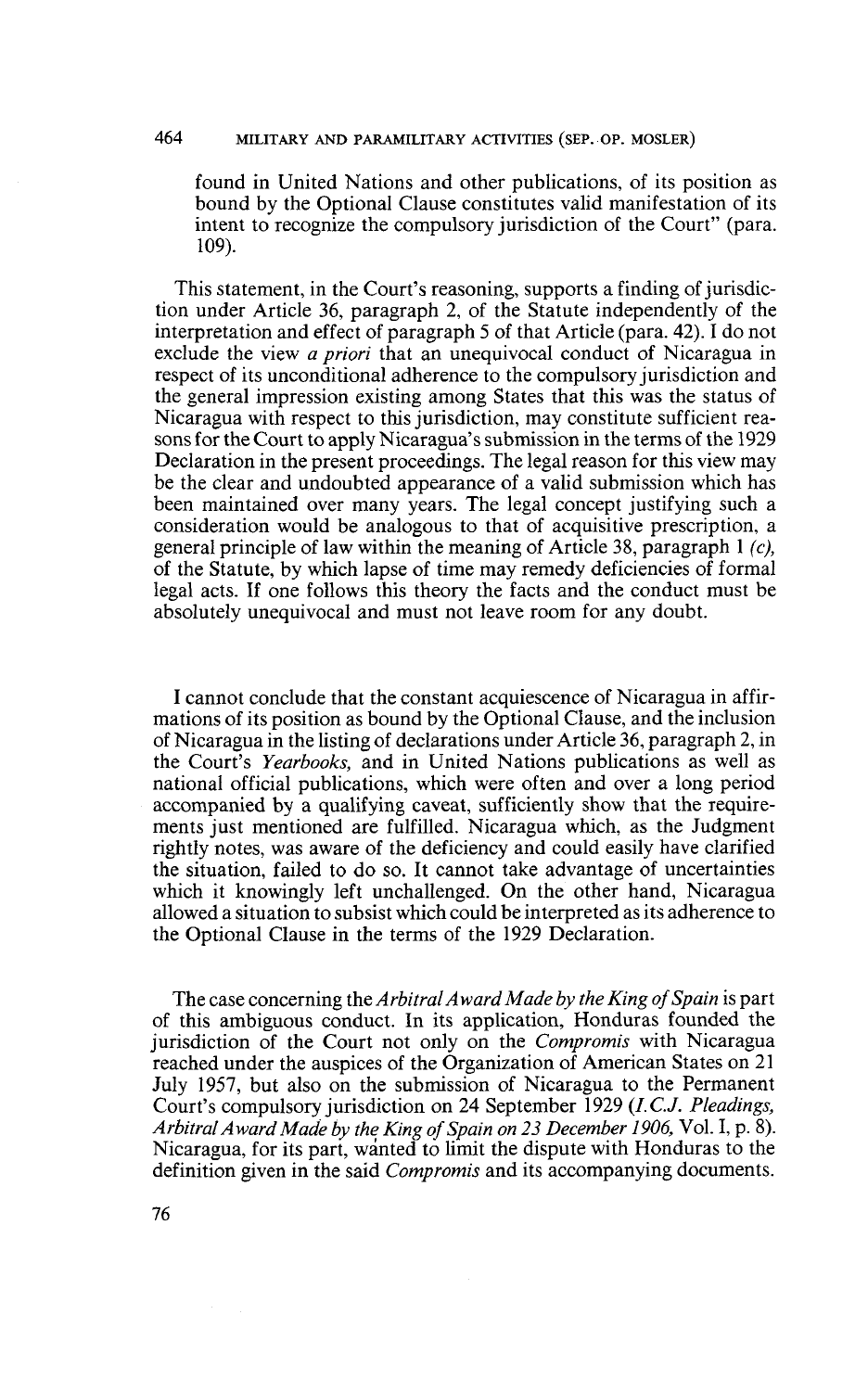It insisted on having the dispute decided only on this basis (see, e.g., the Nicaraguan Reply, **ibid.,** Vol. **1,** p. 754). Proceedings on the basis of acceptance of the Optional Clause would have given Honduras the opportunity to present a more extensive claim (including compensation for damages) than one seeking judgment solely on the basis of the *Compromis*. Understandable as this conduct may be from the point of view of Nicaragua, it certainly does not prove its acquiescence in the application of the 1929 Declaration. No other events occurred by which Nicaragua took position one way or the other.

It is nevertheless a fact that Nicaragua did run the risk during many years of being sued by another State on the basis of its submission. It may well be, as the Judgment rightly says, that on this hypothesis the Court would have held Nicaragua bound by the Declaration because it tolerated or maintained the appearance shown, with and without caveats, in official documents (which, in themselves, had no authoritative character). Whether the Court would have assumed jurisdiction in such a hypothetical case cannot be either affirmed or denied. Affirmation was however a possibility to be taken into account by Nicaragua.

This consideration is however not sufficient to conclude that an application by Nicaragua against another State can be entertained on the basis of the subrnission under the Optional Clause. Weighing this ambiguous conduct against the strict criterion of continuous unequivocal conduct in favour of the binding force of the declaration, the conclusion can only be that this basis alone is not sufficient to justify Nicaragua's reliance on the declaration.

### $\mathbf{I}$

Since the majority of the Court has voted in favour of assuming jurisdiction on the basis of the Declaration (para. 1 (a) of the operative part of the Judgment), the following remarks on some other points of the Judgment are made on this assumption.

1. **1** share the Court's opinion that the notification made by the Shultz letter of 6 April 1984 has no effect on the obligations of the United States created by its Declaration of 26 August 1946 under the Optional Clause (for the text of the letter see para. 13 of the Judgment). **1** agree also with the Judgment that the question whether this notification  $-$  which the United States calls a "proviso" to the Declaration of 1946 - constitutes only a modification or the termination of this Declaration, is not relevant for the decision of the present dispute. My observations concern the relation between the Nicaraguan Declaration (treated as being valid) and its United States counterpart of 1946.

When the system of the Optional Clause was adopted at San Francisco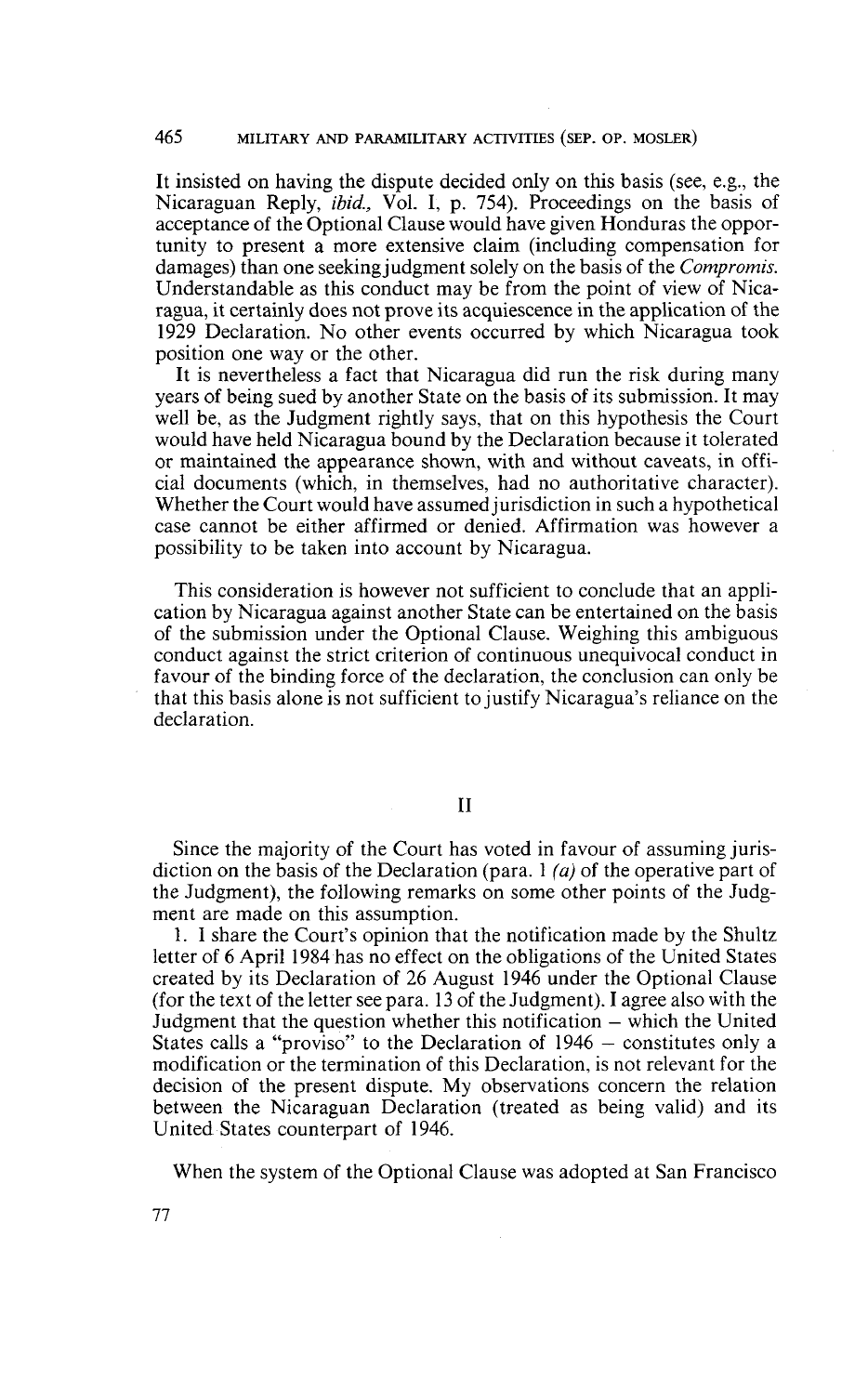as a substitute for general compulsory jurisdiction of the new Court  $-$  an ideal which was not attainable – member States of the United Nations which became, *ipso jure,* parties to the Statute, and other parties to the Statute, remained free not only to refrain from submitting to the jurisdiction at all, but also to qualify their declarations by time-limits and reservations concerning substantive matters. Time-limits could provide either fixed periods for validity, or periods of notice for notification of termination. Moreover, according to paragraph 2 of Article 36, a consensual link between the various declarations is created only between States which undertake the "same obligation". The Nicaraguan Declaration of 1929 is unconditional with respect to substantive reservations and time-limits, whereas the United States Declaration of 1946 is qualified by three provisos containing substantive reservations, and may be terminated six months after a notification to this effect has been made.

There is general agreement that reservations relating to substantive restrictions limit the obligations of other States which have subrnitted to the compulsory jurisdiction without having made corresponding reservations. The consensual bond, which is the basis of the operation of the Optional Clause, comes into being at the time at which another State deposits its declaration. Although the reciprocal character of the substantive provision of declarations is not in doubt, there is, however, no such agreement regarding different time-limits in declarations which, from the point of view of their substance, are mutually applicable.

In my view, time-limits are taken into account as substantive reservations because the requirement of Article 36, paragraph 2, that the consensual bond exists only between States accepting the same obligation, must be applied to both types of qualifications which are permitted to be included in declarations. Reservations restrict the substantive extent of the obligation, time-limits put an end to the obligation, whether made with or without substantive limitations, in its entirety. It is difficult to see how the "same obligation" within the meaning of Article 36, paragraph 2, can continue to exist longer for one State than for its potential counterpart whose declaration is limited by a shorter notice period, or may be terminated by notification at any moment. This consideration is, of course, no longer relevant when an application has been filed before the defendant State has made use of the shorter delay to notify the termination of its declaration, which it is, in my view, entitled to make due to the fact that the time-limit of another State's declaration is shorter. **1** am aware of the disadvantages flowing from the relative effect of declarations with regard to other States. But the difficulties are not much greater than the relativity generally admitted with respect to substantive reservations.

The relation between the Declarations of Nicaragua and the United States, of 1929 and 1946 respectively, is, in my view, the following : Nicaragua's Declaration is unconditional, that is, not only without reservation but also without time-limit. To this declaration the general principle applies that al1 legally binding acts, whether made unilaterally, or within the framework of a contractual relationship, or in the complex system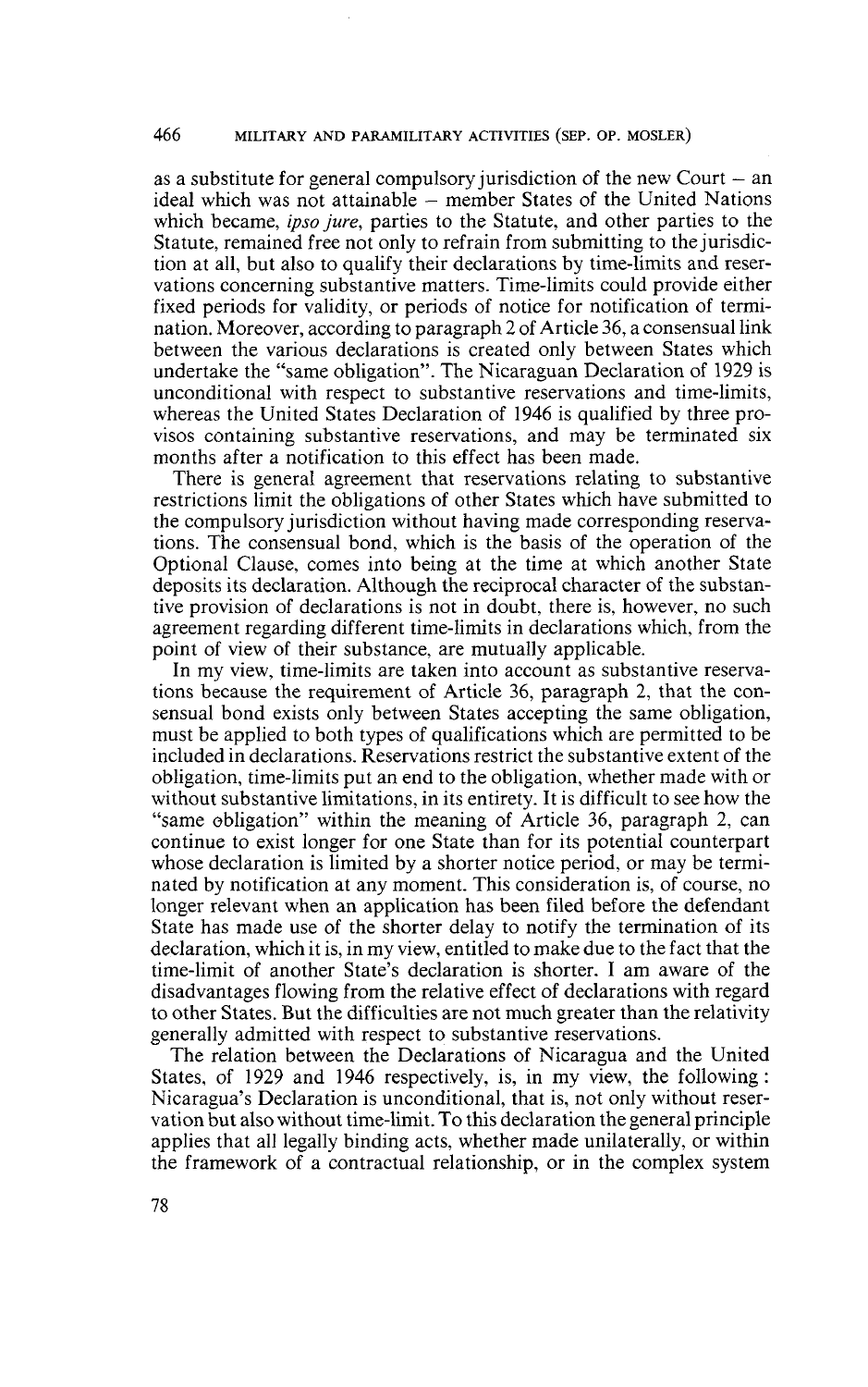which the Judgment describes as *"sui generis",* can, under certain conditions, be terminated. Article 56 of the Vienna Convention is based on this principle. The question remains however on what conditions the right of termination may be exercised. It may be open to doubt whether the Nicaraguan Declaration can be terminated with legal effect immediately on notice, or only after a lapse of a certain time after such notice. Article 56 of the Vienna Convention refers to the "nature of the treaty", or envisages a 12 months' notice. Applying the same ideas by analogy to the "consensua1 bond" effected by declarations under the Optional Clause, the "nature" of the bond is characterized by the equal significance of the obligations. This results from Article 36, paragraph 2, without any special reservation being necessary as provided for in paragraph 3 of the same Article. The Court emphasized in the case of *Right of Passage over Indian Territory (Preliminary Objections) (I.C.J. Reports 1957,* p. 145), that the principle of reciprocity forms part of the system of the Optional Clause. It does not follow from the "nature" of an "unconditional" declaration that it may be terminated at any time and with immediate effect. Article 56 of the Vienna Convention shows  $-\frac{1}{2}$  and here again an analogy is suggested  $-\frac{1}{2}$  that the termination of an obligation must be governed by the principle of good faith. Withdrawal without any period of notice seems to me not to correspond with this principle if a declaration has been made explicitly unconditional.

The precise period of notice necessary or appropriate to terminate the Nicaraguan obligation need not be decided in the circumstances in which the Shultz letter was made. This letter, which disregarded the notification clause in the 1946 Declaration, was received by the United Nations Secretariat on Friday afternoon, 6 April 1984, whereas the Application of Nicaragua was filed with the Registry of the Court on the following Monday, 9 April 1984. The Court has not yet had the opportunity to judge a parallel case. It did however pronounce, in the *Right of Passage over Indian Territory* case, on the reverse situation. Portugal had made a declaration regarding the Optional Clause only a few days before it filed an application against India based on this declaration. The Court did not accept the Indian Preliminary Objection that the Portuguese declaration  $-$  made with a view to its own application  $-$  was inadmissible.

Though 1 admit that a certain analogy exists between the two situations, more convincing reasons speak, in my view, for a different interpretation. If Nicaragua, as 1 concluded above, could not terminate its obligation with immediate effect, then the corresponding obligation of the United States, disregarding entirely the six months' notice period, or applying a period of a few days only, could also not be terminated. Admittedly, the interpretation of the requirements of good faith on either side cannot be determined in the abstract; it must be fixed *in concreto* according to the circumstances of the case. Whatever the period of notice may be to terminate the unconditional submission, it would not have been permissible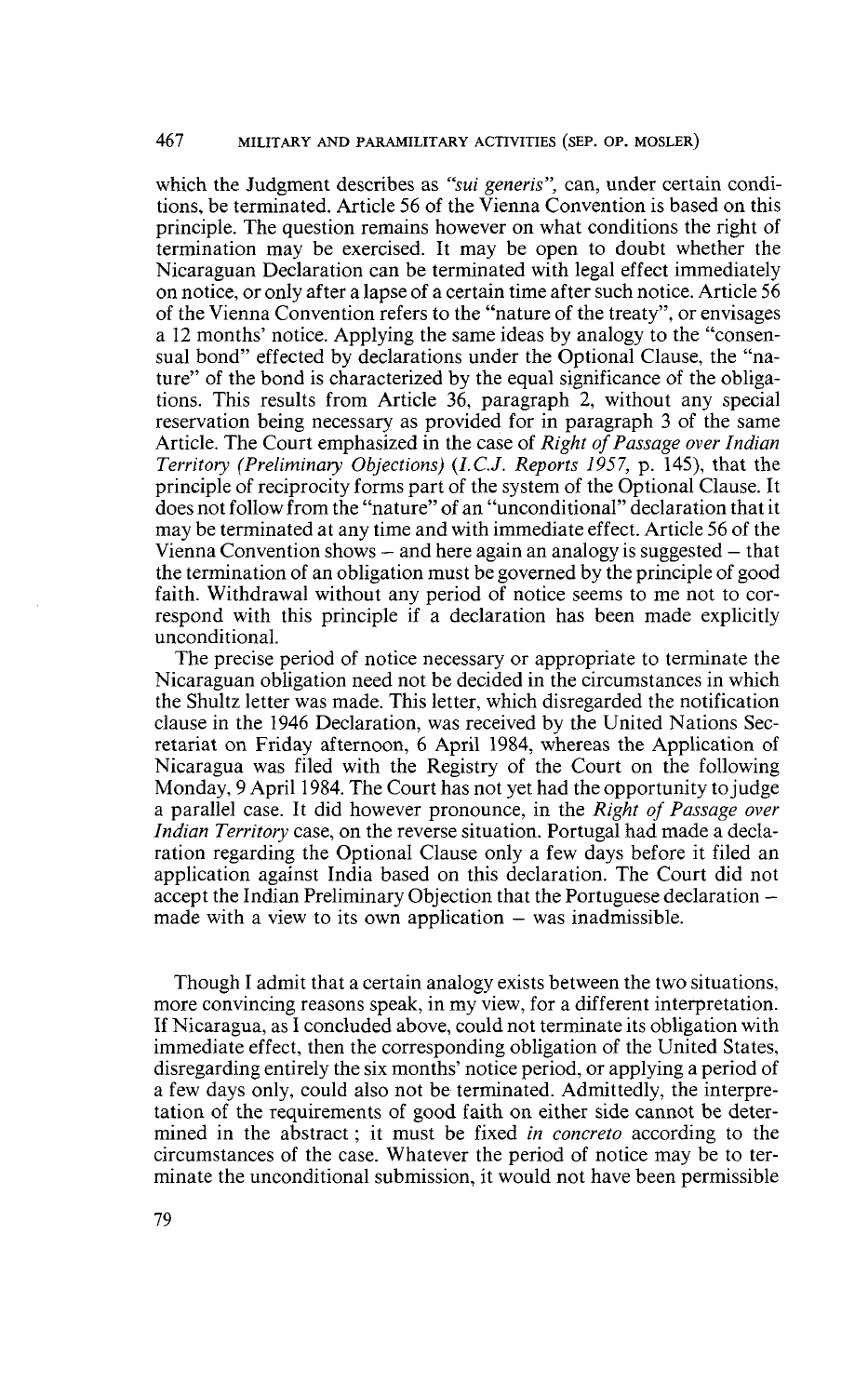to cut it down to a minimum. Correspondingly, the six months' notice period in the United States Declaration could not be reduced to the few days before the filing of the Nicaraguan Application. The Shultz letter could therefore not have the effect which it was intended to produce.

2. The multilateral treaty reservation (proviso  $(c)$  of the United States Declaration of 1946) has been invoked by the United States as applicable in the present proceedings in so far as Nicaragua founds its claim on the alleged violation by the United States of four multilateral treaties, the Charter of the United Nations, the Charter of the Organization of American States, the Convention on the Rights and Duties of States and the Convention on the Rights and Duties of States in the Event of Civil Strife. According to the reservation, the submission of the United States to the compulsory jurisdiction of the Court shall not apply to "disputes arising under a multilateral treaty, unless . . . all parties to the treaty affected by the decision are also parties to the case before the Court". This restriction included in the Declaration of 1946 has been deplored as very far-reaching and unclear. It has been criticized because it seemed "only to have been inspired by vague fears and misconceptions as to the working of the Optional Clause in a case arising under a multilateral treaty" (H. Waldock, "The Decline of the Optional Clause", 32 *British Year Book of International Law,* 1955- 1956, p. 275) and because "the language of the reservation betrays such confusion of thought that to this day no one is quite sure what it means" (H. W. Briggs, "Reservations to the Acceptance of Compulsory Jurisdiction of the International Court of Justice", 93 *Recueil des cours,*  1958-1, p. 307). The example of the United States has however been followed by some other States, whose reservations refer simply to "al1 parties", while the qualification in the United States reservation which refers to the States parties "affected by the decision" does not appear (see para. 72 of the Judgment). This expansion of the use of the clause indicates that it has an applicable meaning, and that it cannot be put aside either because of its consequences or of its lack of clarity which has given rise to much confusion.

Both Parties referred to the legislative history of the reservation in the United States Senate. It was inserted in the Declaration in order to take account of Mr. J. F. Dulles' concern that the United States might be exposed to disputes before the Court by States which were parties to the same dispute, but not parties to the litigation pending before the Court against the United States, because these States had not bound themselves by the Optional Clause. It may well be that misconceptions and misunderstandings which occurred in the debates of the United States Senate are responsible for the insertion of the reservation and its actual wording. The basis of the interpretation is however the text itself. If it has a meaning which can reasonably be applied in a concrete situation, the reservation has to be given its full effect. If not, the question arises as to whether its invalidity affects the entire declaration of acceptance. On this assumption the United States could not be sued by an application referring to its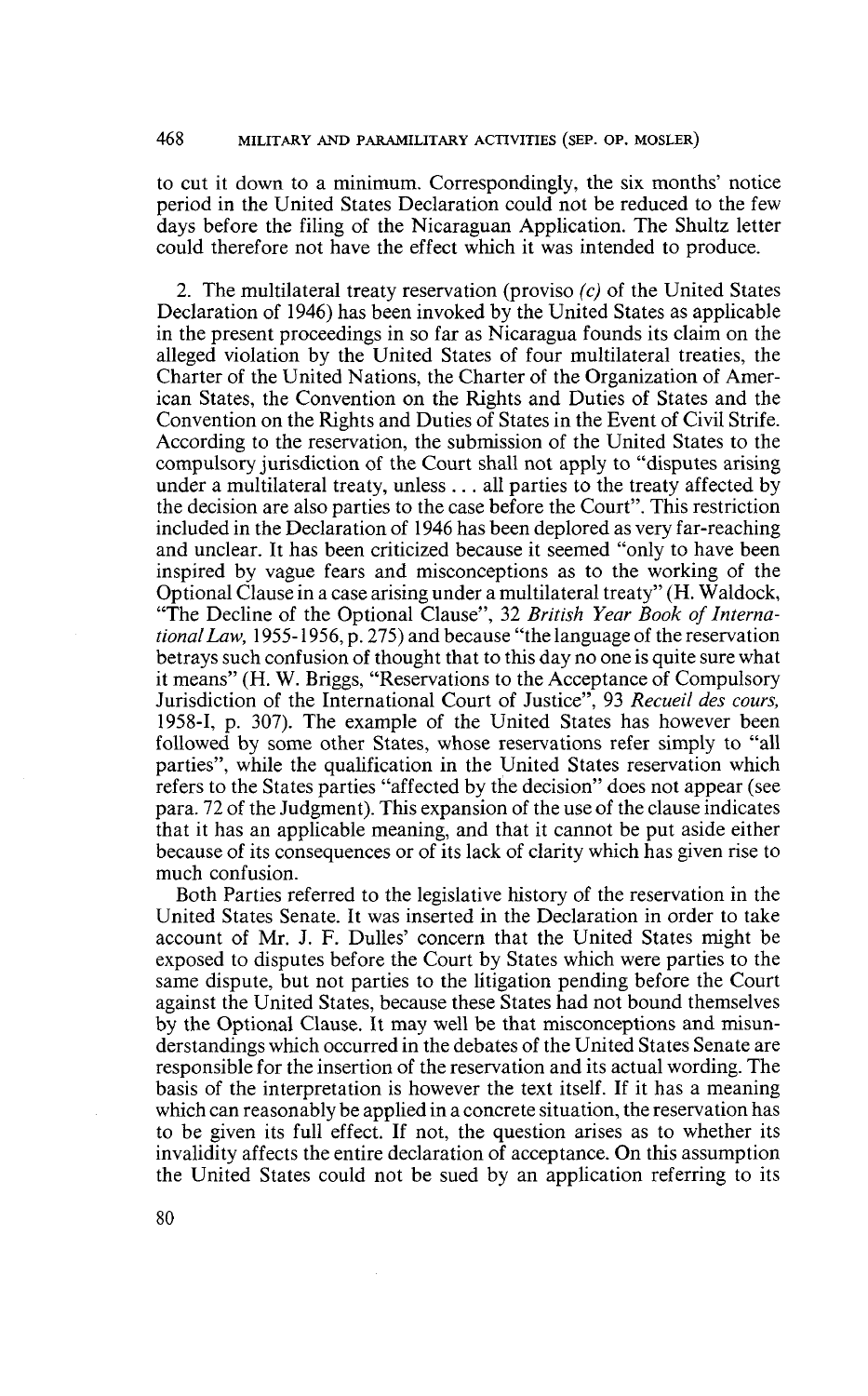acceptance of the Optional Clause. The Court has never had the opportunity to decide whether a whole declaration under the Optional Clause may be invalid because an ineffective reservation had to be considered an essential part of it. If an affirmative conclusion were to be taken, its effect would be worse than to apply the reservation and to maintain the rest of the declaration. While this consideration, it is true, is not in itself an element of interpretation of reservations made in a declaration under the Optional Clause, it is nevertheless a point of view to be kept in mind when a reasonable construction of a reservation is made.

Of the two possibilities of interpreting the reservation in a wider sense, to include the treaties affected by the decision of the Court, or in a narrower sense which includes only the States affected by multilateral treaties relevant in a dispute before the Court, the United States prefers the latter meaning. Although it belongs to the competence of the Court to decide on the applicability of the reservation (Art. 36, para. 6, of the Statute) 1 agree with the Judgment when it follows this interpretation (para. 72). States which rnight be affected withm the meaning of the reservation are thus the Central American neighbouring States of Nicaragua.

1 equally share the view of the Judgment that the question as to whether States are "affected" within the meaning of the reservation cannot be answered in the present jurisdictional phase of the proceedings, but only in connection with the merits of the case. The objection based on the reservation does therefore "not possess, in the circumstances of the case, an exclusively preliminary character", a situation envisaged in Article 79, paragraph 7, of the Rules of Court. The Court has not yet had the opportunity to apply this provision, which belongs to the new provisions made by the partial revision of the Rules in 1972. The intention was to depart from the former practice in which the preliminary and the principal phase of the proceedings had not been properly distinguished and preliminary objections had been more often joined to the phase of the merits than was desirable in view of a sound economy of proceedings. There may, however, be cases in which, as in the present one, the decision on a substantive element in an objection against jurisdiction needs to be made before the Court can make a decision as to whether the objection is upheld. The consequence of this situation is that the answer to the whole question cannot be given in the proceedings on jurisdiction but must be postponed to the phase of the merits. If the answer to the question which has not an exclusively preliminary character is such that the element belonging to the merits exists in the actual case, the reservation must be given effect. In concrete terms, if the Court should find, in the merits phase, that other States are "affected", within the meaning of the reservation as interpreted by the Court, then in its decision the four multilateral treaties referred to in the Nicaraguan Application cannot be applied in the present dispute. On this hypothesis the Court remains competent to apply, with the exception of the four multilateral treaties, the other rules and principles mentioned in Article 38, paragraph 1, of the Statute. If it comes to the contrary conclusion, the four multilateral treaties can be taken into account.

81